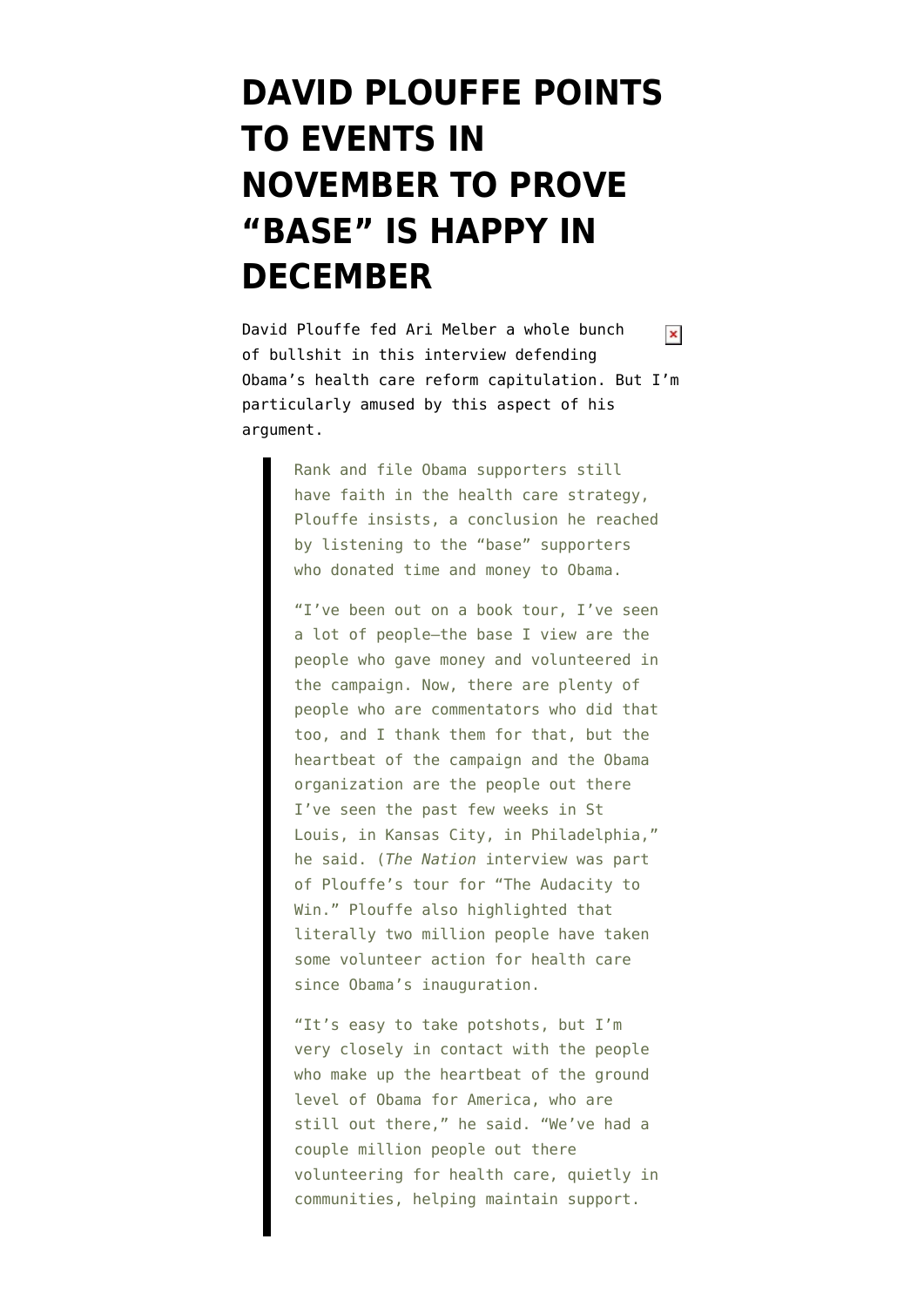It's different from a campaign; you're not out there saying, 'Register eight voters today.'" Later he elaborated, "Is it the same intensity as the campaign? Of course not… I quite frankly am thrilled that over two million people, which is a lot, have done something on health care, meaning: they've gone out and knocked on doors; they visited a congressional office; they helped organize a press conference. It's happened in all 50 states, and we think it's a small part of why health care will get done."

So Plouffe refutes Markos' argument that the party has "a lack of understanding of just how pissed the base is at this so-called reform," by pointing to two things: the enthusiasm of the people he's talked to while on book tour over "the past few weeks," and the two million people who have been engaging in grassroots lobbying through Organizing for America.

As a threshold matter, Plouffe invokes book events that happened on [November 20](http://www.goodreads.com/event/show/50288-david-plouffe-on-tour-for-the-book-the-audacity-to-win-the-inside-stor), [November](http://www.rainydaybooks.com/NASApp/store/IndexJsp;jsessionid=bacRSfKSuyQPXdwvdS-rs?s=storeevents&eventId=426373) [19,](http://www.rainydaybooks.com/NASApp/store/IndexJsp;jsessionid=bacRSfKSuyQPXdwvdS-rs?s=storeevents&eventId=426373) and [November 5](http://www.goodreads.com/event/show/50321-david-plouffe-on-tour-for-the-book-the-audacity-to-win-the-inside-stor) to support his claim that grassroots Obama supporters are not pissed about Obama's capitulation to Joe Lieberman on December 14. But it's worse than that. Plouffe hasn't had a book event [since December 10](http://www.davidplouffe.net/events.html) (though he's doing one tomorrow in Delaware, and I hear he takes feedback he gets at book events very seriously, if you happen to be in Delaware…). In other words, Plouffe is claiming that all the enthusiasm he saw on the road before Obama capitulated to Lieberman proves that the base is okay that Obama capitulated to Lieberman.

Then there's the OFA claim. Plouffe says that the sheer number of Obama volunteers who have been fighting to support health care reform prove that the base still supports Obama's approach to health care reform.

There's a big problem with that. Though OFA did